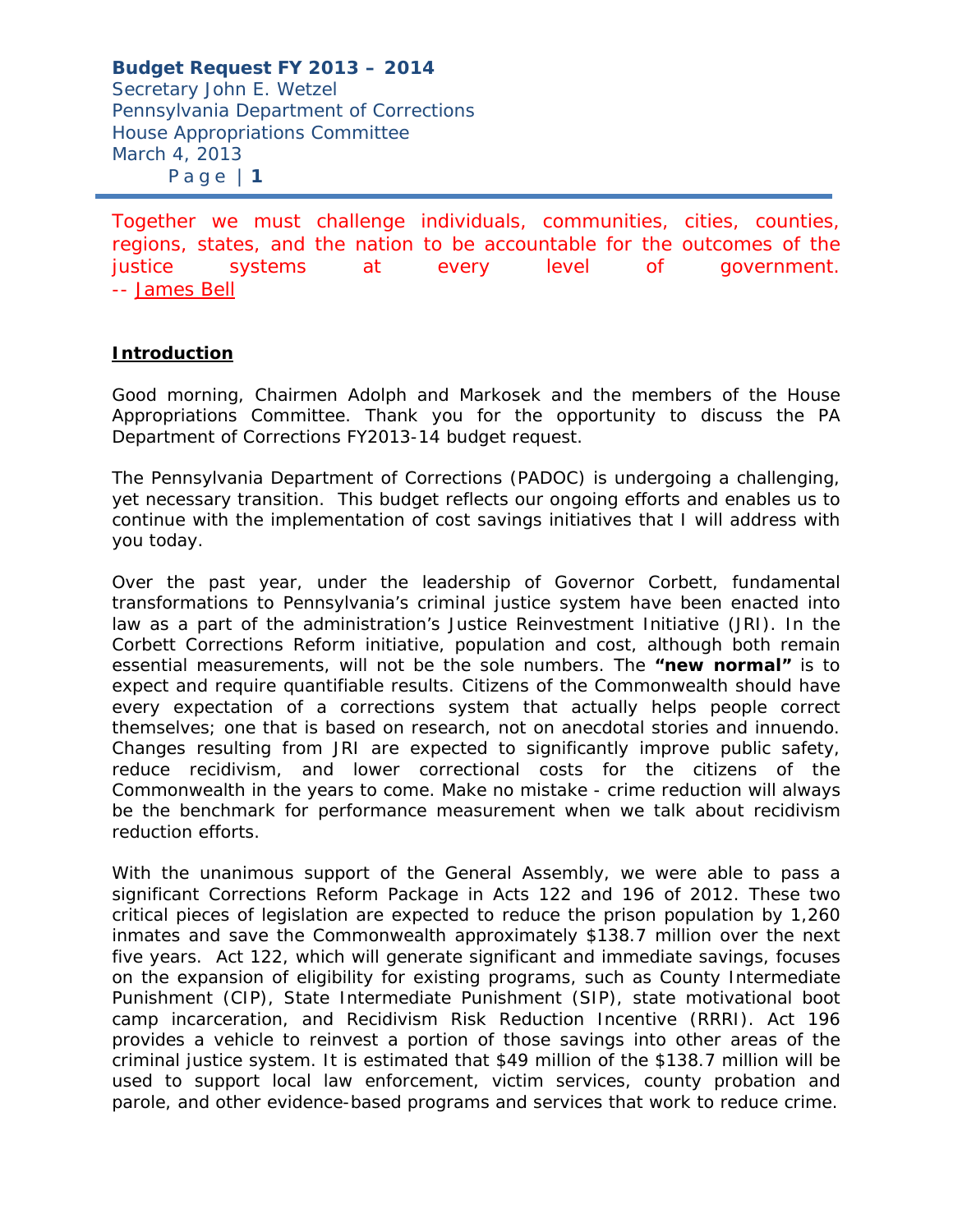As a result of the success of Act 122 and a decline in the inmate population by 573 in the 6 month period ending December 2012, which is projected to continue to decline, we had to re-examine the purpose of SCI Benner, a new 2000-bed facility scheduled to open in 2013. The solution was to replace old capacity with new capacity. We are closing two facilities – SCI Greensburg and SCI Cresson – older, more costly and less efficient facilities which will result in \$22-\$23 million in savings in the 2013-14 budget and up to \$35 million in the future when all closing and mothballing costs are eliminated.

We continue to look at all avenues to reduce our population and costs without compromising the safety of staff, inmates and the citizens of Pennsylvania.

# **Funding and Changes**

The PA DOC is requesting an overall 2013-2014 budget of \$1,927,609,000, which is an increase of \$60,587,000 or 3.24%. Please recall that last year, the Department, through the effort of its staff, was able to deliver the first budget with no increase in over 10 years. Additionally, the 11/12 budget had a net increase of only \$15M, so the average increase over the past three years is roughly \$25M per, in spite of a yearly rollover of \$100M. The increase in salaries and benefits to operate the Department of Corrections in 2013-14 is \$99.6 million. There is also an increase of \$7.2 million for increases in medical contracts, information technology costs including the CAPTOR information management system for the department and the Board of Probation and Parole, Justice Reinvestment Fund costs and inflationary costs. These increases are partially offset by the \$22-\$23 million in savings achieved in opening new housing and closing older housing and by \$19.8 million in pension collars.

The closure of SCI Greensburg and SCI Cresson was a difficult, but necessary, decision to reduce the growing costs of the correctional system at a time when the inmate population is decreasing. This decision impacts the lives of the 870 employees and families, contractors and the surrounding communities. I deeply regret the manner in which employees learned about the pending closures and have committed to Senator Greenleaf to work with member of the General Assembly through his committee to develop a protocol for future closings.

The department has made many positions available at other facilities for this staff to continue to work for the department, albeit these positions will involve a greater commute for most employees. The closings are tied to the opening of SCI Benner and the 546 jobs at that facility. A hiring freeze was implemented prior to the closure and remains in effect for most jobs and institutions. Over 170 jobs were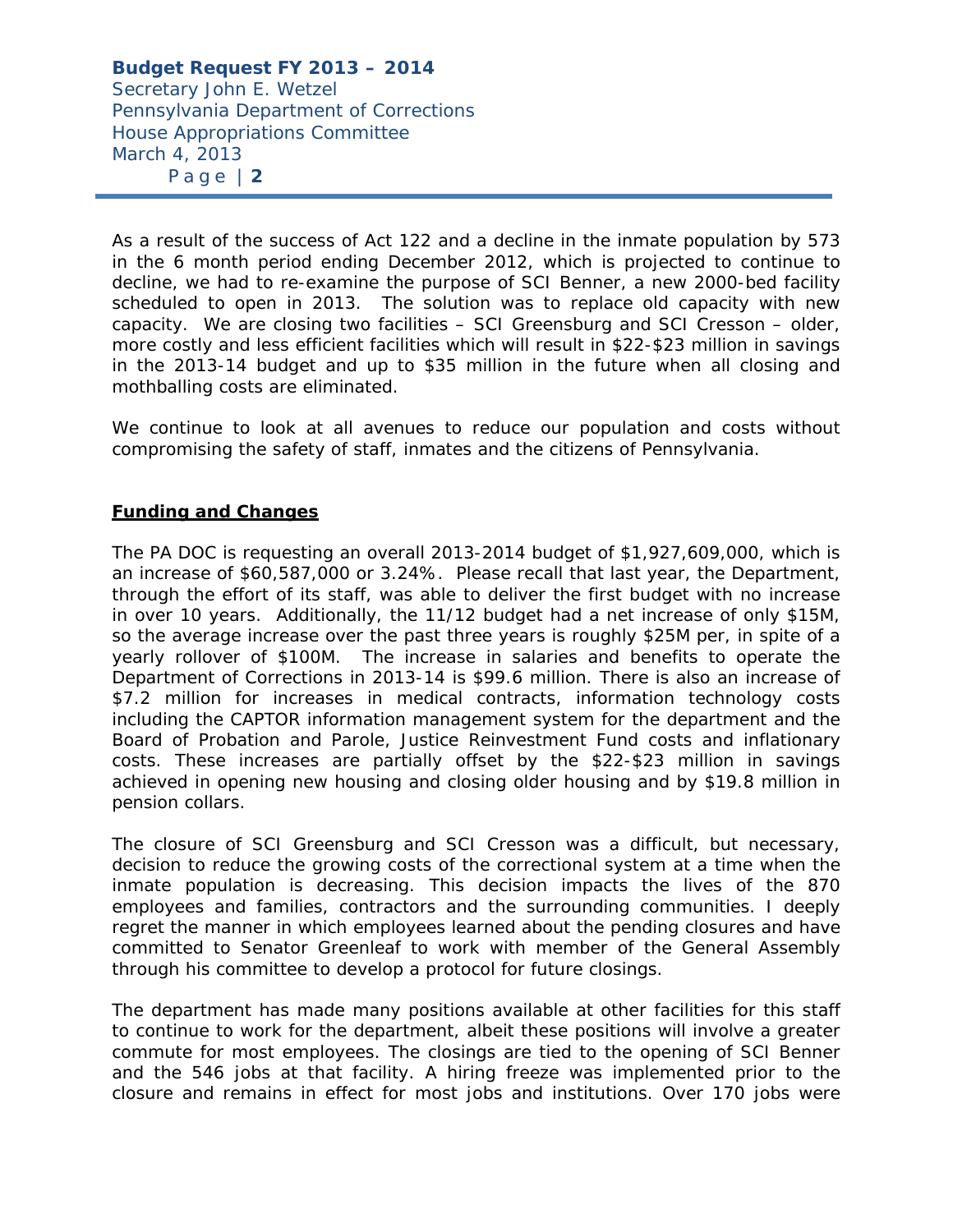offered at closer institutions where the department had need for these positions. All of these available jobs total close to 1,500 and of this amount close to 1,000 of the jobs were within a 60 mile radius of one or both of the facilities. We have placed 716 of the staff into jobs at other facilities and continue to work on placement for the remaining employees who choose not to retire. The Department of Labor and Industry's workforce development staff will also be working with displaced staff.

The Governor's Office, Department of Corrections, Department of Labor and Industry, Department of General Services and the Department of Community and Economic Development are working with community leaders to determine the reuse of the facilities and the impact of the closings on those communities. The team has met with the leaders in the Greensburg area and will travel to Cresson tomorrow to meet with community leaders in that area.

# **Inmate Population**

There were 51,757 inmates in the state system at the end of June 2012, and a bed capacity of 49,534. In November 2011, inmates with sentences of 2 to 5 years were no longer sent to county jails if the jails were over capacity. We expected to receive approximately 100 more inmates per month from this change but have not seen much of an impact in the short time period since the change began.

With the help of the state legislature, our agency has implemented several initiatives that will enhance public safety and save precious taxpayer dollars. The State Intermediate Punishment program that began in May 2005 continues to be a solid investment. Since inception, through September of 2012, approximately 1,743 offenders have graduated from the SIP program. SIP graduates do better than a matched group of offenders in terms of successful reintegration with the Commonwealth and lower recidivism rates, saving approximately \$35,456 per SIP graduate. Significant and multi-pronged strategies have been, and continue to be, used to increase the number of eligible offenders sentenced to SIP and these efforts are bearing fruit. Act 122 of 2012 is expected to further increase referrals to the SIP program.

Another legislative reform is the Recidivism Risk Reduction Incentive (RRRI), which was created in 2008. This legislation provides for eligible non-violent offenders to receive a reduction of their minimum sentence by completing all recommended treatment and education programs and maintaining positive institutional adjustment. An estimated 3,466 inmates with RRRI sentences have been certified and released from DOC custody. These offenders served significantly less time in prison than they would have absent the RRRI program with a resulting savings to the Commonwealth of almost \$10,693 for each certified RRRI offender released. As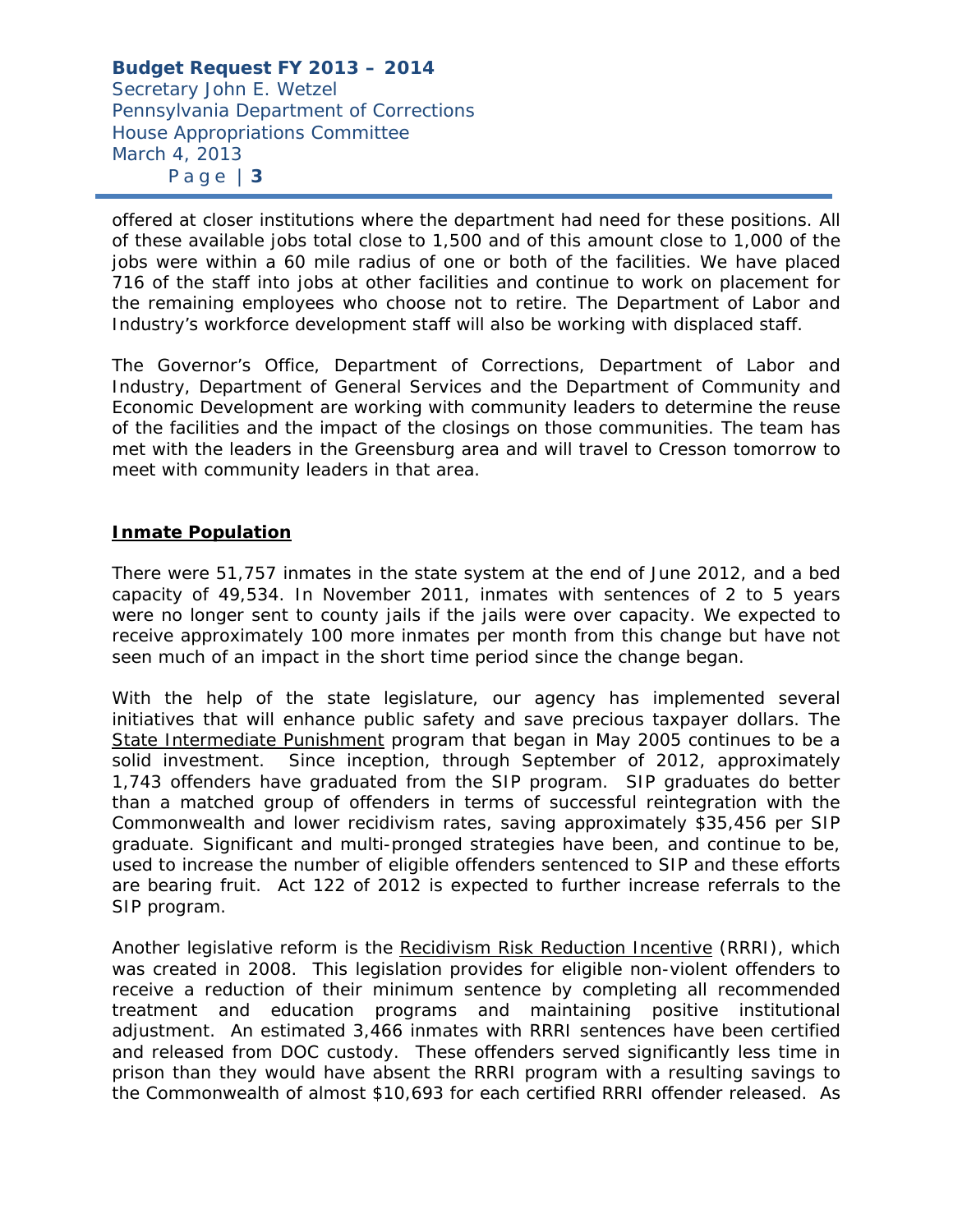of December 31, 2011, the RRRI initiative has resulted in a prison population reduction of 1,628 inmates.

Governor Tom Corbett launched the Justice Reinvestment Initiative in 2011. Two critical pieces of legislation, Senate Bill 100 (Act 122) and House Bill 135 (Act 196), signed under the initiative in 2012, are expected to reduce the prison population by 1,260 inmates and save the Commonwealth approximately \$138.7 million over the next five years. Act 122, which will generate significant and immediate savings, focuses on the expansion of eligibility for existing programs, such as County Intermediate Punishment (CIP), State Intermediate Punishment (SIP), state motivational boot camp incarceration, and Recidivism Risk Reduction Incentive (RRRI). Act 196 provides a vehicle to reinvest a portion of those savings into other areas of the criminal justice system. It is estimated that \$49 million of the \$138.7 million will be used to support local law enforcement, victim services, county probation and parole, and other evidence-based programs and services that work to reduce crime.

The Department and the Board of Probation and Parole are also working on initiatives to expedite the paroling of inmates who meet the Board's criteria for parole. This includes expediting and targeting programs within the department regarding offenders likely to be paroled, improving the management of the docket, and reducing paperwork processes between the agencies.

### **Inmate Capacity**

As previously indicated, at the end of June 2012, the number of inmates exceeded the Operational Bed Capacity by 6%. The goal of the department is to operate the Pennsylvania correctional system at our operational bed capacity, which represents the optimal number of inmates that each facility can accommodate based on housing, availability of inmate employment and/or programming support and facility infrastructure.

The department changed its capacity definition in September 2011 to reflect a truer sense of the number of inmates that can be housed within the facilities with sufficient staff, infrastructure, bed space and other criteria. This change increased the capacity by 3,263 from the previous definition.

During 2012, there were no significant capacity changes. In 2013 the department will open a 150-bed housing unit at Mahanoy and two 150-bed units at Pine Grove.

The new 2,000 bed prison on the grounds of SCI Rockview, SCI Benner, is scheduled to open in April 2013. The two prisons selected to close by June 30,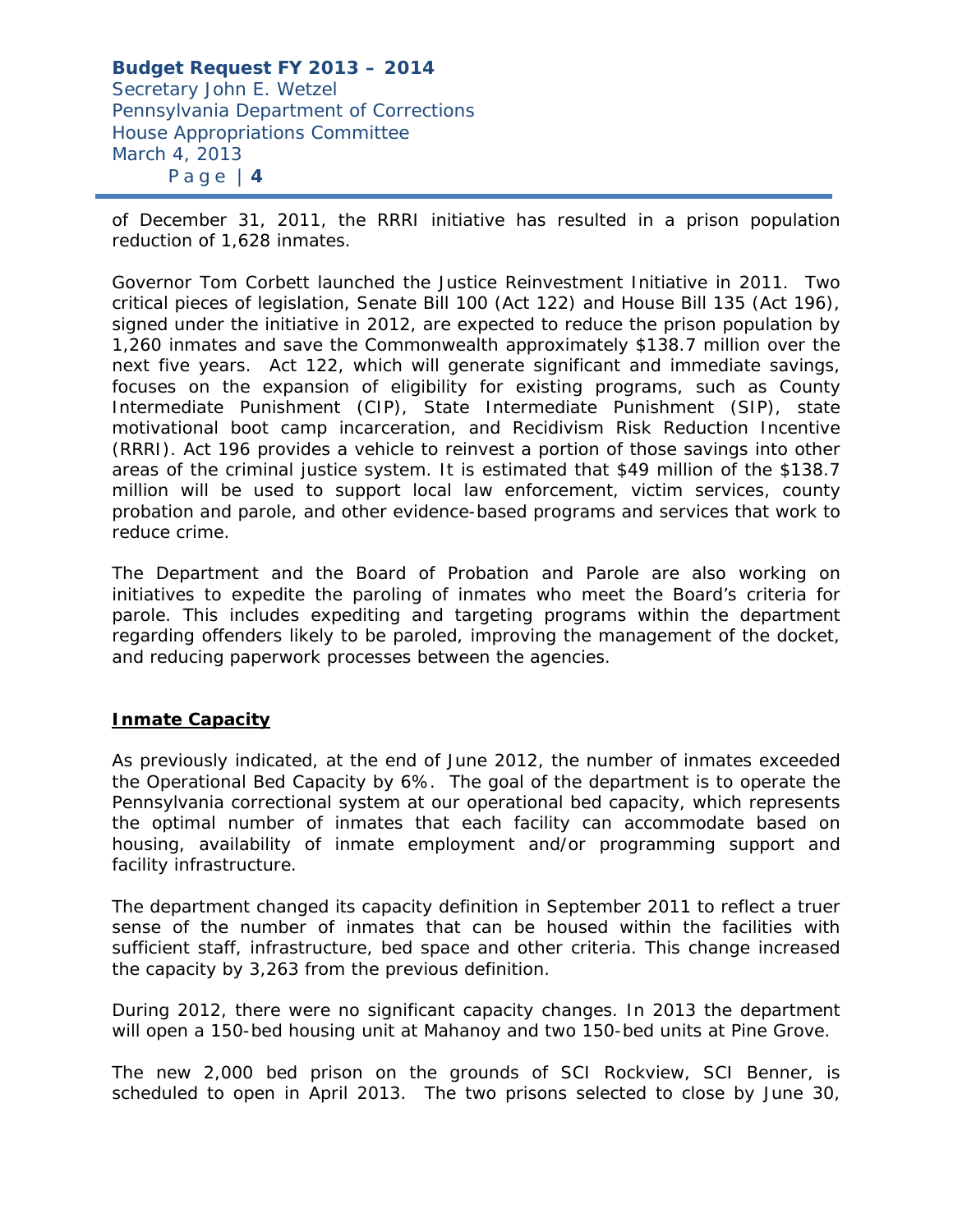2013 are SCI Cresson and SCI Greensburg. These institutions house approximately 2,300 inmates.

The current Graterford prison will be replaced by two new prisons (Phoenix) with a total of 4,100 beds. The new institutions being built on the site will be much more efficient than the large and aging SCI Graterford. The new Phoenix prisons are projected for completion in FY 2015-16.

### **Cost Savings Initiatives**

The PA DOC recognizes the need to be fiscally responsible while maintaining a safe and secure correctional environment. Besides the institution closings mentioned previously, the FY2013-14 budget request incorporates cost savings resulting from continued efforts to improve operational efficiency, implementation of Justice Reinvestment, and additional initiatives reducing the overall PA DOC budget:

#### **Implementation of Justice Reinvestment Initiative**

The Justice Reinvestment Initiative (JRI) is a corrections reform package, unanimously supported and passed by the General Assembly in 2012. The JRI promotes data-driven policies to enhance operations, reduce corrections spending, and re-invest a portion of the savings in the front-end of the system.

The JRI was implemented in two components: Act 122 of 2012 and Act 196 of 2012. The PA DOC, in partnership with the PBPP and other partners, has started implementing components of the JRI resulting in initial indicators of progress, performance improvement, and cost savings. Over the next five years, this package of legislation is expected to reduce the prison population by 1,260 inmates and save the Commonwealth approximately \$138.7 million. Approximately \$49 million of the \$138.7 million will be reinvested into other areas of the criminal justice system generating further savings over the long term. For FY 2013-14 a total of \$761,000 has been earmarked from the general fund for this initiative.

# *Act 122 of 2012*

In July 2012, Governor Corbett signed Senate Bill 100 (Act 122 of 2012) providing a vehicle to implement justice reinvestment initiatives and improve corrections and the criminal justice system. The legislation enables the PA DOC to focus its mission of delivering programs, education, and job training to inmates in an effort to prevent offenders from committing future crimes, thus reducing recidivism and overall crime rate.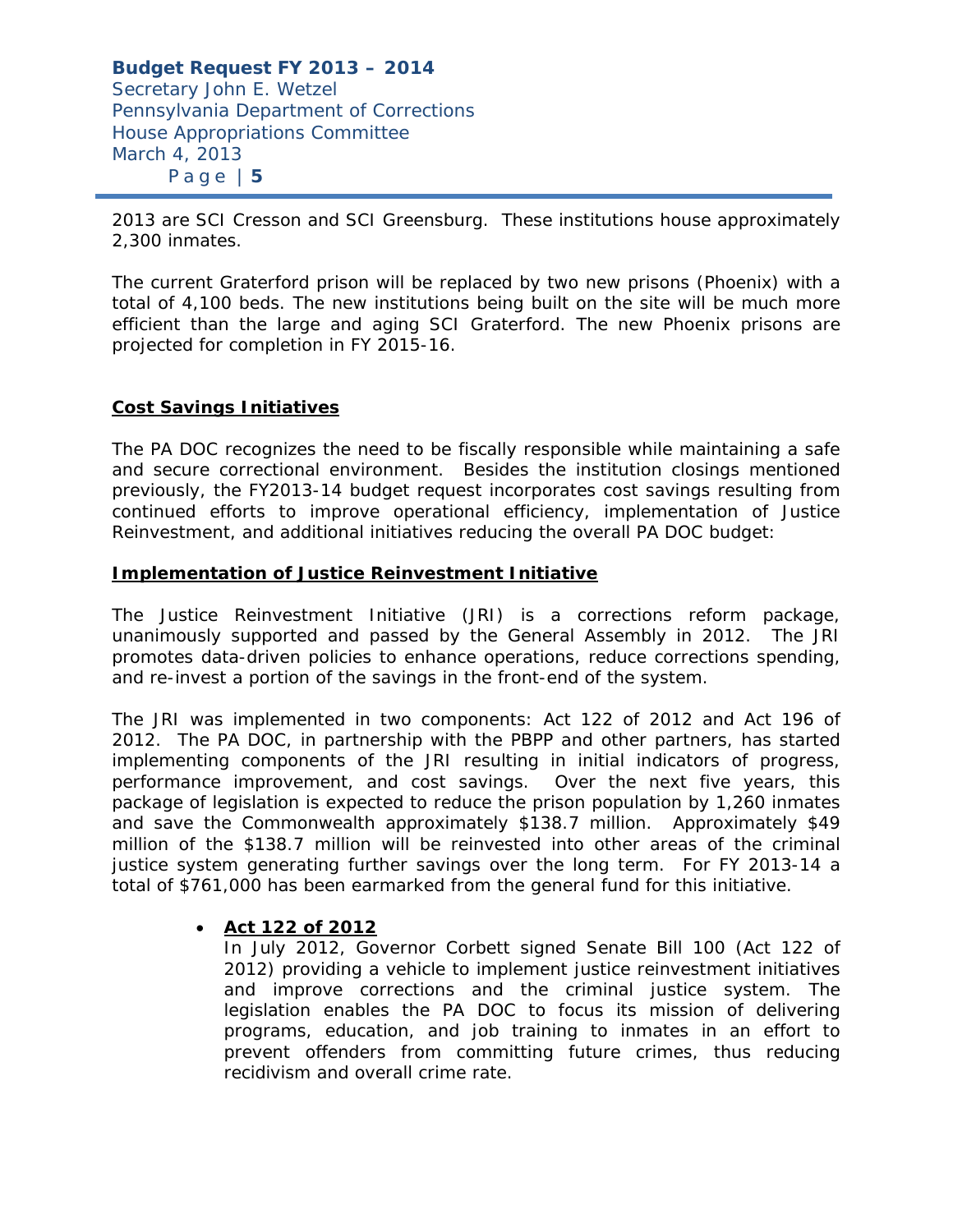*Secretary John E. Wetzel Pennsylvania Department of Corrections House Appropriations Committee March 4, 2013 P a g e | 6*

> Key components of Act 122 include: the elimination of pre-release; the development of a risk assessment tool by the PA Sentencing Commission; expansion of program eligibility for offenders while they are incarcerated; establishment of a Safe Community Reentry Program; county utilization of a high intensity supervision program for probationers involving swift and predictable but short sanctions for probation violations and; reorganization of the PA DOC Community Corrections focusing on Technical Parole Violators (TPV) and Parolees.

> Implementation of Act 122 is expected to continue through FY13-14 and beyond. Progress on implementation activities are noted below:

- **Timely classification and placement of short-minimum offenders** – Short minimum (short-min) offenders are inmates committed to the DOC with less than one year to serve until they reach their minimum sentence expiration date. To address extended periods of short-min offender incarceration beyond the eligible minimum release date, improvements were made to the classification and placement of offenders. In 2012, the average time for classification period decreased from 75 days to 30 days, resulting in more efficient placement of short-minimum offenders and improved productivity to prepare short-mins for their transition back to the community.
- **Community Corrections "Non-Residential" Services** The PA DOC traditionally coordinates residential services (Group Home, Drug & Alcohol, Mental Health, and Dual Diagnosis) for offenders to be released into the communities. In light of JRI's holistic approach on offender re-integration, the PA DOC and PBPP are reviewing opportunities to coordinate non-residential supportive and wrap-around services across the Commonwealth to support an offender's successful re-integration into the community.
- **Augmenting SIP with HOPE:** In FY13-14, the PA DOC will analyze and evaluate opportunities to augment State Intermediate Punishment (SIP) to Hawaii's Opportunity Probation with Enhancement (HOPE) supervision model. Evaluation results are intended to detail the impact the HOPE model has on subsequent criminal conduct.
- **Expand Program Eligibility:** To increase offender access and utilization of treatment programs, Act 122 expanded eligibility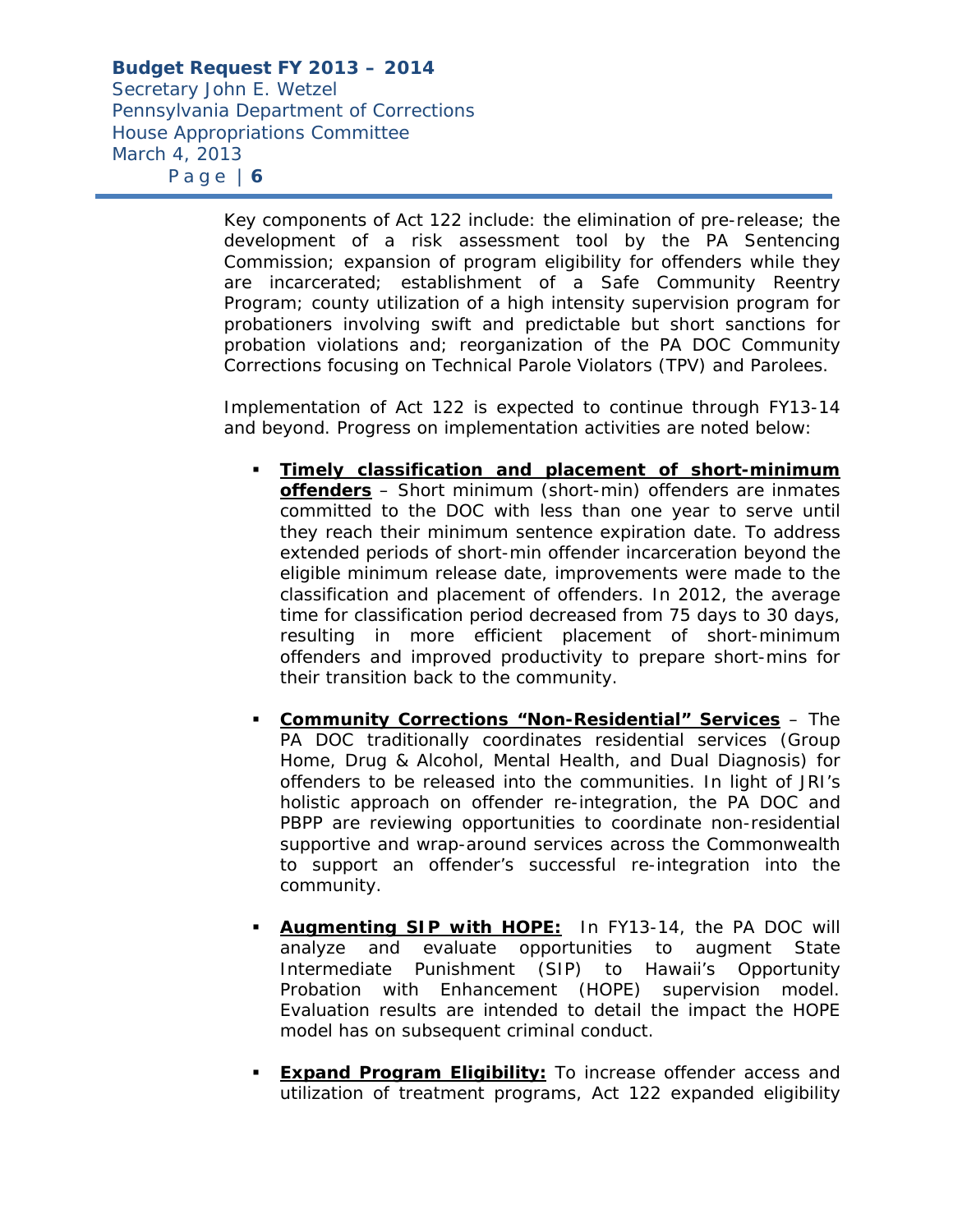*Secretary John E. Wetzel Pennsylvania Department of Corrections House Appropriations Committee March 4, 2013 P a g e | 7*

> for County Intermediate Punishment (CIP), the Recidivism Risk Reduction Incentive (RRRI), the State Intermediate Program (SIP), and the PA DOC Boot Camp. Eligibility expansion is expected to provide alternative reduced minimum sentences for offenders successfully completing treatment, increase use of diversionary programs, and ultimately reduce the number of offenders committed to state corrections.

# *Act 196 of 2012*

On October 25, 2012, Governor Corbett signed several pieces of criminal justice-related legislation including HB 135 (Act 196). Act 196 will redirect savings, generated by JRI, from corrections to the communities by establishing a "Justice Reinvestment Fund" and supporting "front end" criminal justice activities, such as:

- Innovative policing
- **•** Offender diversion programs
- County-based offender treatment
- **Improved probation services**
- **Victim services**, and
- **•** Creation of the Juvenile Justice & Delinquency Prevention Committee
- Pennsylvania Commission on Sentencing for the development of a sentencing Risk Assessment Too

# **DOC INITIATIVES**

### **State Intermediate Punishment**

The DOC has just recently released the latest performance report for the SIP program. For the first time with this report, the DOC is able to substantiate a significant reduction in new crime recidivism (re-arrest rates) for those who participate in the SIP program compared to similarly situated DOC offenders who are eligible for, but do not participate in, SIP. The three-year re-arrest rate for SIP participants is seven percentage points lower than the re-arrest rate for DOC inmates who are eligible for SIP but do not participate. Additionally, the SIP program is estimated to save approximately \$35,456 per participant, with a total estimated cost savings since the initiation of the program of approximately \$61.8 million. Unfortunately, the program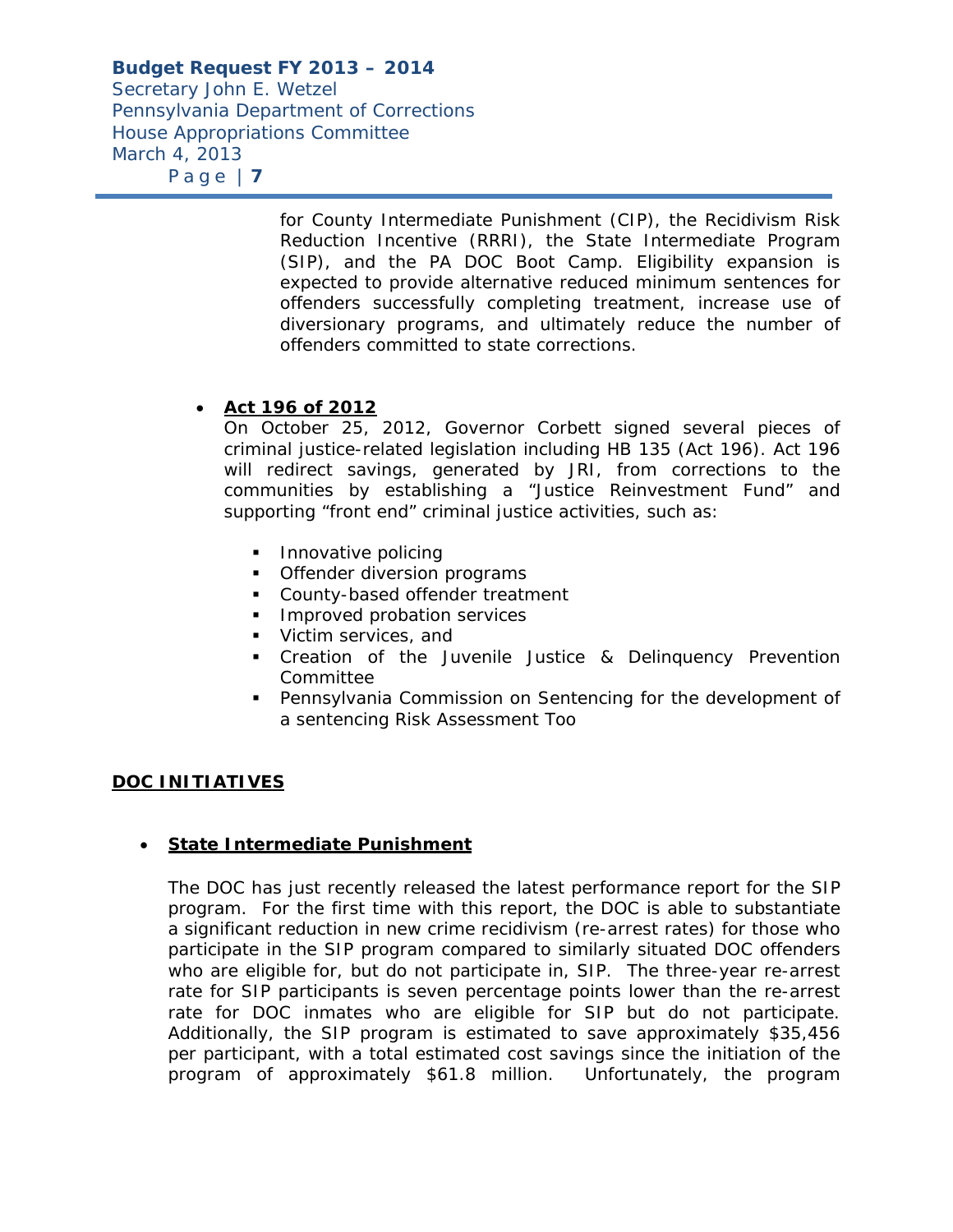*Secretary John E. Wetzel Pennsylvania Department of Corrections House Appropriations Committee March 4, 2013 P a g e | 8*

> remains largely underutilized, with only about one-quarter of eligible participants actually being referred by the courts for SIP participation.

### **Recidivism**

The DOC has just completed a landmark recidivism study, which documents recidivism rates for the department using a variety of different measures and exploring a number of different aspects of recidivism. The report examines both re-arrest rates and re-incarceration rates. The DOC's 3-year re-arrest rate is 50.7%, the 3-year re-incarceration rate is 43.0%, and the 3-year overall recidivism rate is 62.0%. Unfortunately recidivism rates have remained largely unchanged in Pennsylvania over at least the past decade. With so many offenders failing after release from prison and after release from a Community Corrections Center, the numbers in this report stand to serve as a baseline performance measurement for the corrections reforms that have been enacted over the past year. These are the numbers to improve upon going forward. The "new normal" of our corrections system should be to expect and require quantifiable results based on research rather than anecdotal stories or innuendo.

- **Reorganization of Community Corrections** The PA DOC is restructuring the entire Community Corrections System with a focus on outcomes and performance of contracted providers, including reduction of recidivism. New contracts will be in place by the beginning of the FY 2013-14 budget. Contracts will require service providers to maintain or reduce recidivism and will provide incentives for successful reduction of recidivism.
- **Prison Rape and Elimination Act (PREA) Compliance** Criminal justice facilities across the country are required to become compliant to new regulatory changes impacting the Prison Rape and Elimination Act. In line with Governor Corbett's commitment to eliminate all victimization within our prison system, the Department of Corrections has contracted a PREA compliance manager/statewide coordinator to oversee system implementation in addition to a consultant to evaluate the Department's effectiveness in PREA training.
- **Short-Minimum Facilities:** Approximately one-third of all new court admissions were short minimum inmates who enter the department with less than 12 months until their parole eligibility date. To most effectively and efficiently address programming needs for these offenders, the Department has identified four facilities as short minimum facilities with a primary responsibility of ensuring this category of offenders receives and completes programming in an expeditious fashion. Inmates identified as short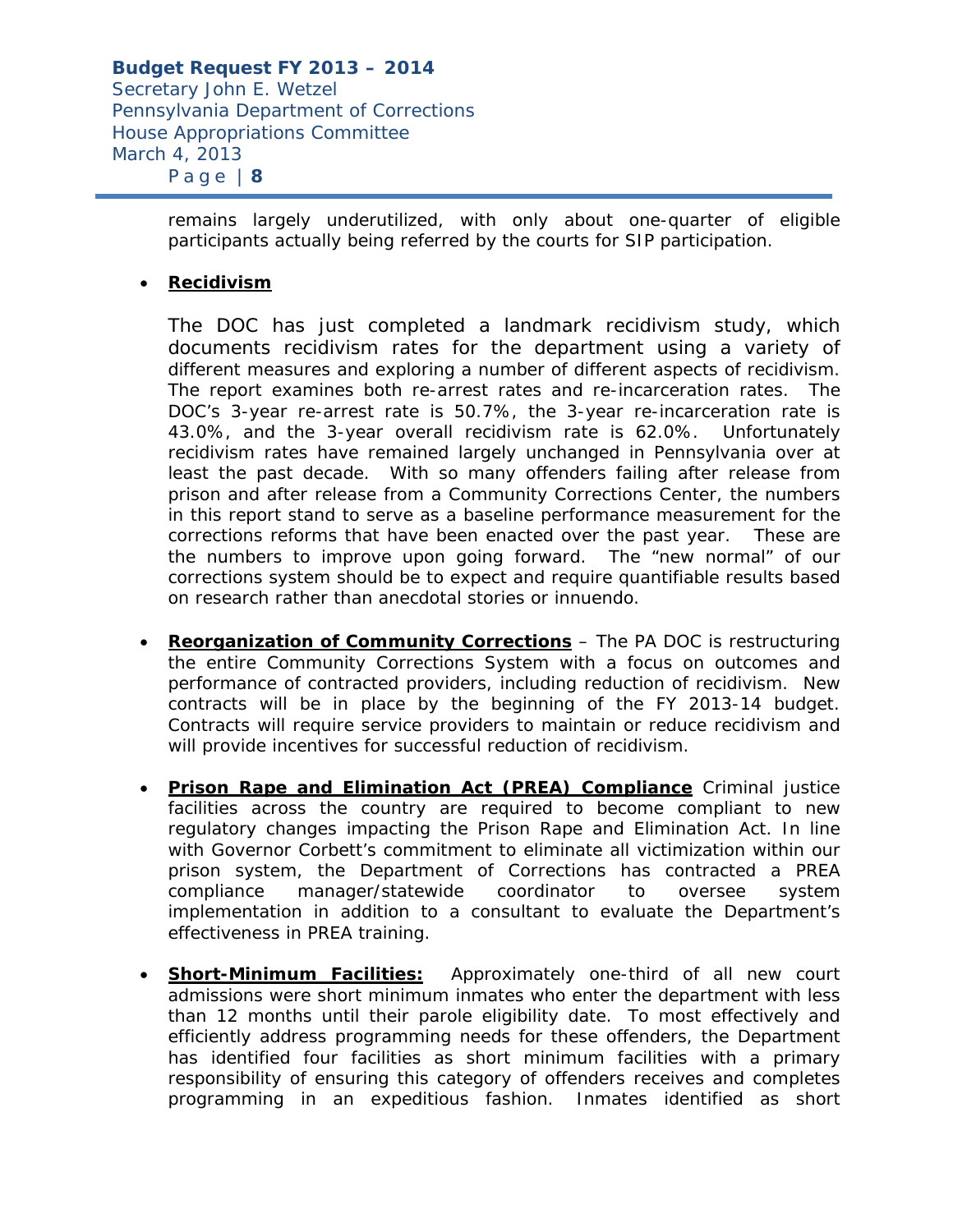*Secretary John E. Wetzel Pennsylvania Department of Corrections House Appropriations Committee March 4, 2013 P a g e | 9*

> minimum will receive an expedited and abbreviated classification at the Central Diagnostic and Classification prior to transferring to the short minimum facility for completion of classification and programming. In doing so, the Department will better prepare inmates for parole release and reintegration into the community. PBPP will align their resources also to ensure timely hearings for this challenging population.

**Security Threat Groups (STG)** – The STG program gained significant momentum during 2012 and validated more than 3,200 state offenders currently monitored by security staff at each SCI – an increase from 2699 in 2011. In addition, the PA DOC implemented a specialized housing unit for STG offenders at SCI Greene. The housing unit opened in August of 2012 and has 65 STG validated inmates. To better identify, validate and track STG offenders, the PA DOC has strengthened partnerships with law enforcement in all the major agencies located in the Commonwealth at the federal, state and local levels.

### **Technical Parole Violators:**

Implementation of Act 122 expanded the use of TPV centers in community corrections. This will result in a decrease in the TPV population housed in SCIs (versus being housed in less costly Community Corrections Centers or Contract Facility). The result will be better program delivery to prepare TPVs for re-parole in a more expeditious manner, as well as a significant cost savings.

 **Veteran's Initiative:** The PA DOC will pilot the implementation of specialized Veteran's Housing Units (VHU) at SCI Pittsburgh and two additional facilities. The VHU format will be similar to a therapeutic community (TC) with a targeted focus on customized treatment and programming for the veteran offender population. Additionally, the PA DOC has solicited proposals for veteran-specific group homes and will utilize its partnership with the Veteran's Administration to alleviate costs. The PA DOC will pay for the first 60 days in a group home, following which eligible offenders will be transferred to an approved veteran's program and the Veteran's Administration will assume financial responsibility from that time until their release from the program.

### **PA DOC/PBPP Joint Initiatives**

 **Efficient Parole Docketing Management** - Started in FY12-13, this joint initiative prioritizes the docket of inmates to be seen by PBPP with efforts to streamline paperwork, improve the parole hearing process, and reduce the number of days between positive parole determination and release. Since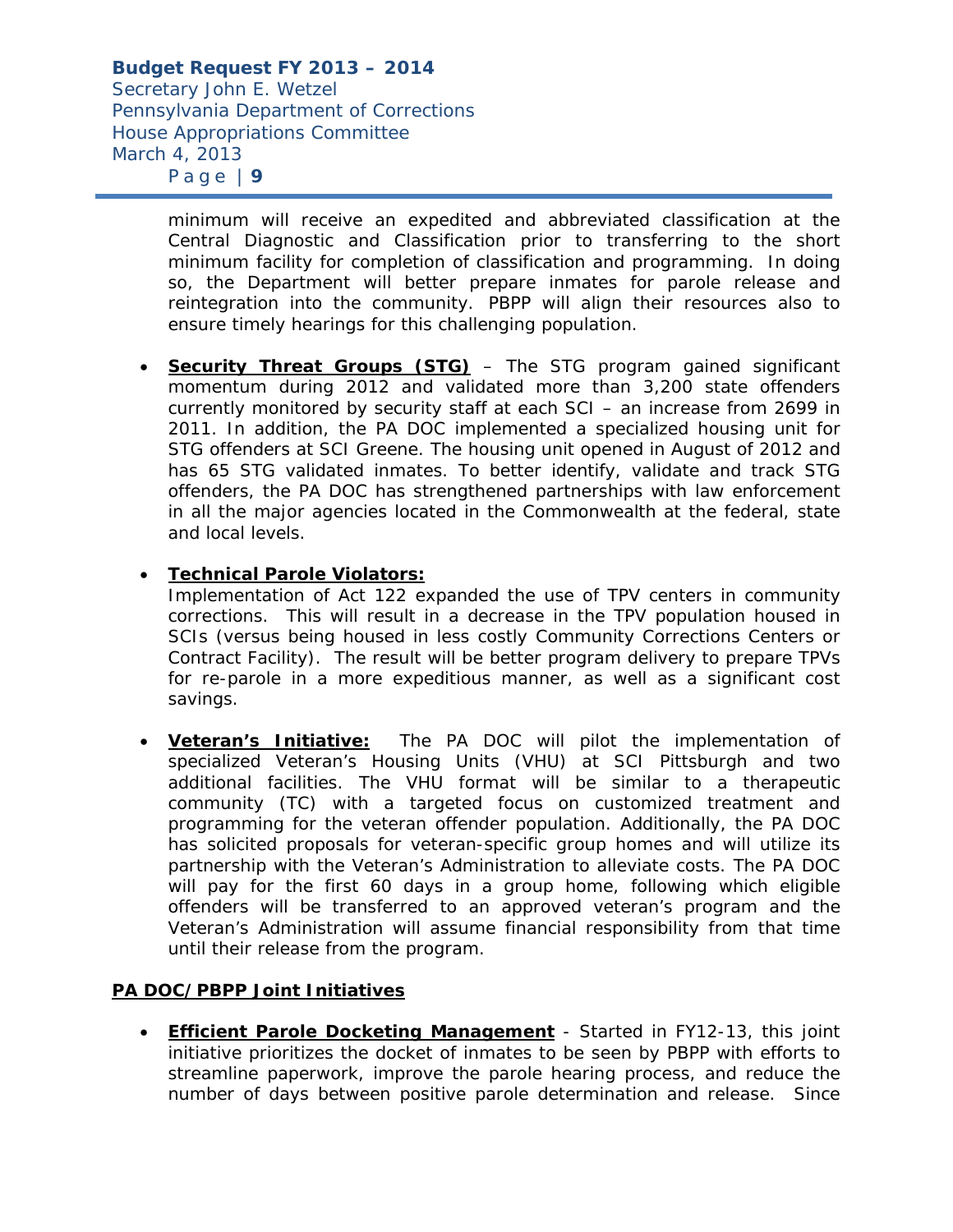> implementation of JRI in July 2012, the percent of parole board inmate interviews increased from 58 to 83 percent – the highest percentage of docketed cases in history. Consequently, in the same time period, parole releases were up by  $1,176 - a$  credit to the PBPP for minimizing waiting periods for offenders to be considered for release and for those deemed eligible to be released in a timely manner.

- **PA CAPTOR** The Pennsylvania Corrections and Parole Total Offender Repository (PA CAPTOR) will be an integrated cross-system information repository that enables the DOC and the PBPP to manage all aspects of offender management, from incarceration to supervision, on one information system.
- **Safe Community Reentry Program** A component of Act 122, the PA DOC and PBPP will work together to assess offenders' needs (treatment, educational and vocational) to assist a successful transition to the community and reduce recidivism. Additional activities include increasing partnership and collaboration efforts with community and non-profit organizations.

### **Legislative Recommendations**

 **PIE PROGRAM** – Under the Prison Industry Enhancement Certification Program (PIECP), the federal Bureau of Justice Assistance (BJA) certifies that local or state prison industry programs meet all the necessary requirements to be exempt from federal restrictions on prisoner-made goods in interstate commerce. PIECP legislation would allow private industry to establish joint ventures with the PADOC to produce goods using inmate labor. It would enable inmates to make a contribution to society, help offset costs of their incarceration, compensate crime victims, and provide financial support to families. PIECP also provides inmates with realistic work experience and enables them to acquire marketable skills to increase their potential for successful rehabilitation and meaningful employment upon release.

# **Process Efficiencies**

 **Supply Chain Transformation:** The PA DOC released a Supply Chain Transformation Initiative (SCTI) bid that sought a consultant to analyze and work with DOC staff to reduce costs in its transportation, food service and laundry services that details and aligns with the Department's goal and